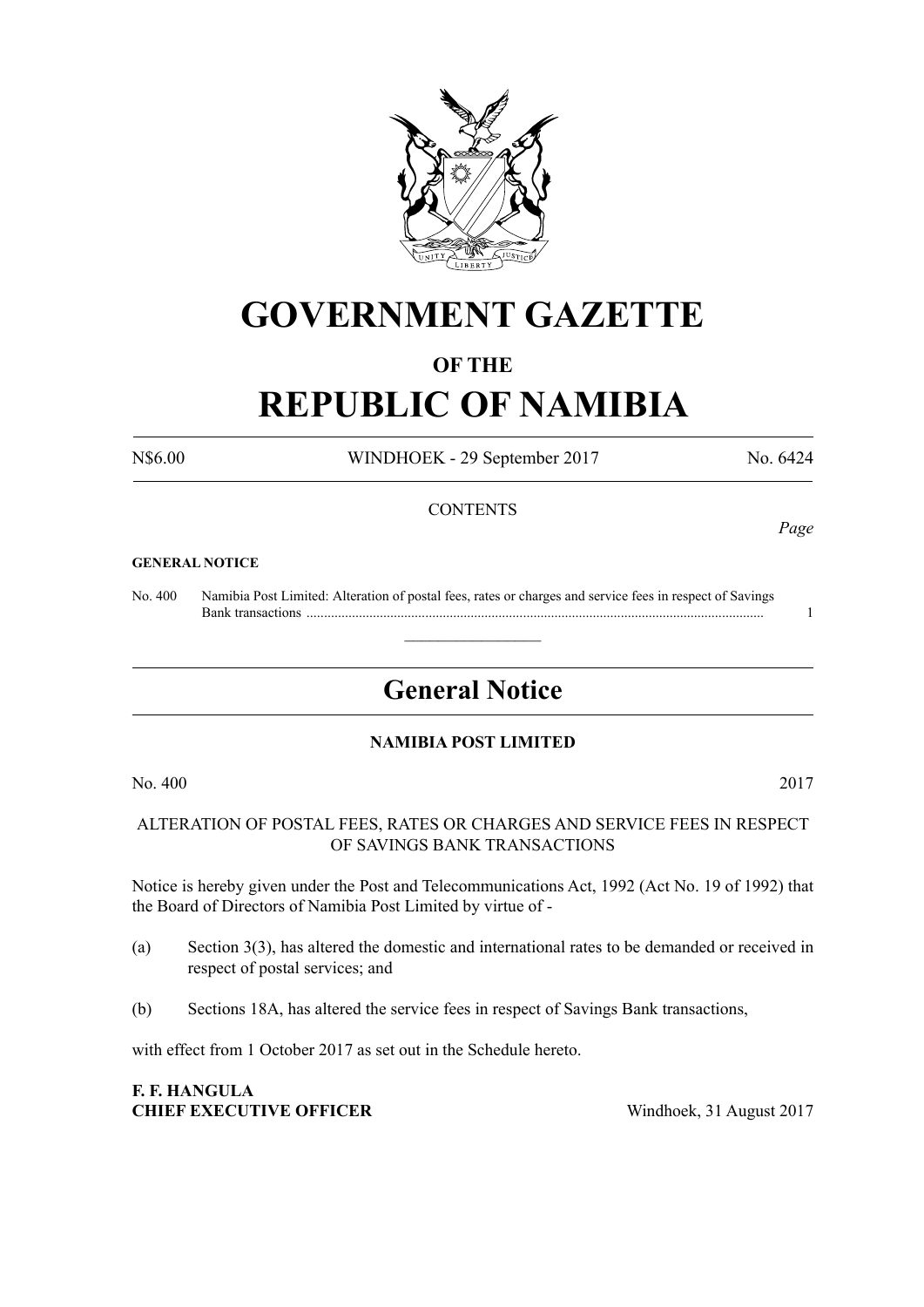### **Domestic Postal Tariffs 2017/2018**

|  | Postage for postal articles posted in the Republic of Namibia for delivery in Namibia |  |
|--|---------------------------------------------------------------------------------------|--|
|  |                                                                                       |  |

| <b>Product Group &amp; Description</b>                                                                             | Product                                                   | 2017/2018 |
|--------------------------------------------------------------------------------------------------------------------|-----------------------------------------------------------|-----------|
| Letter Mail                                                                                                        |                                                           |           |
| Letter mail refers to any form of written commu-                                                                   | Standard - up to 50g                                      | 4.30      |
| nication or other document, that is addressed to                                                                   | DL maxi 120 x 235mm                                       |           |
| a specific address and is conveyed by other than<br>electronic means.                                              | Non-Standard                                              | 13.00     |
|                                                                                                                    | Min C5 - 229 x 162mm                                      |           |
|                                                                                                                    | Max B4 - 353 x 250mm                                      |           |
| Fast Mail (Priority Mail)                                                                                          |                                                           |           |
| Fastmail is a letter service in Namibia with a one-                                                                | Standard - up to 50g                                      | 5.20      |
| day delivery standard in the same city or town, a                                                                  | DL maxi 120 x 235mm                                       |           |
| two-day delivery standard between major cities<br>and towns and a three-day delivery standard for                  | <b>Non-Standard</b>                                       | 16.00     |
| all other destinations.                                                                                            | Min C5 - 229 x 162mm                                      |           |
|                                                                                                                    | Max B4 - 353 x 250mm                                      |           |
| <b>Printed Matters</b>                                                                                             |                                                           |           |
| Rolled or enveloped (open at a corner) and plastic                                                                 | Up to 250gr                                               | 13.00     |
| wrapped addressed newspapers and booklets                                                                          | $251$ gr up to $500g$                                     | 18.70     |
|                                                                                                                    | 501gr up to 750g                                          | 22.00     |
|                                                                                                                    | 701gr to 1kg                                              | 27.30     |
| <b>COD</b> Parcels                                                                                                 |                                                           |           |
| The COD option provides for money to be col-                                                                       | N\$5,000 (Maximum trade charge amount)                    | 41.00     |
| lected for the parcel on the customer's behalf.                                                                    | Cancelation or change in trade charges                    | 22.60     |
| PO Box Rentals                                                                                                     |                                                           |           |
| Postal Addresses                                                                                                   | <b>Small Boxes - up to 20dm</b><br>(Windhoek Post Office) | 384.00    |
|                                                                                                                    | <b>Small Boxes - up to 20dm</b><br>Rest of Namibia        | 349.00    |
|                                                                                                                    | Large Boxes - up to 30dm<br>(Windhoek Post Office)        | 623.00    |
|                                                                                                                    | Large Boxes - up to 30dm<br>(Rest of Namibia)             | 568.00    |
|                                                                                                                    | Pensioners Boxes - Windhoek Post Of-<br>fice              | 357.20    |
|                                                                                                                    | Pensioners Boxes - Rest of Namibia                        | 324.10    |
|                                                                                                                    | Farmers Private Bag                                       | 383.00    |
|                                                                                                                    | <b>Business Private Bags</b>                              | 995.00    |
|                                                                                                                    | GRN & Public Enterprises Private Bags                     | 1,200.00  |
| Redirection of Mail                                                                                                |                                                           |           |
| The redirection of mail items to an alternative ad-                                                                | Domestic                                                  | 143.20    |
| dress for the first 3 months of service                                                                            | South Africa                                              | 219.70    |
| <b>Information Mail</b>                                                                                            |                                                           |           |
| Unenveloped, unaddressed information/advertis-<br>ing item comprising one sheet of paper folded to<br>A5 size      | Pamphlets                                                 | 0.50      |
| Unenveloped, unaddressed, rolled or folded<br>information/advertising item. Also unaddressed<br>promotional DVD's. | <b>Brochures</b>                                          | 0.50      |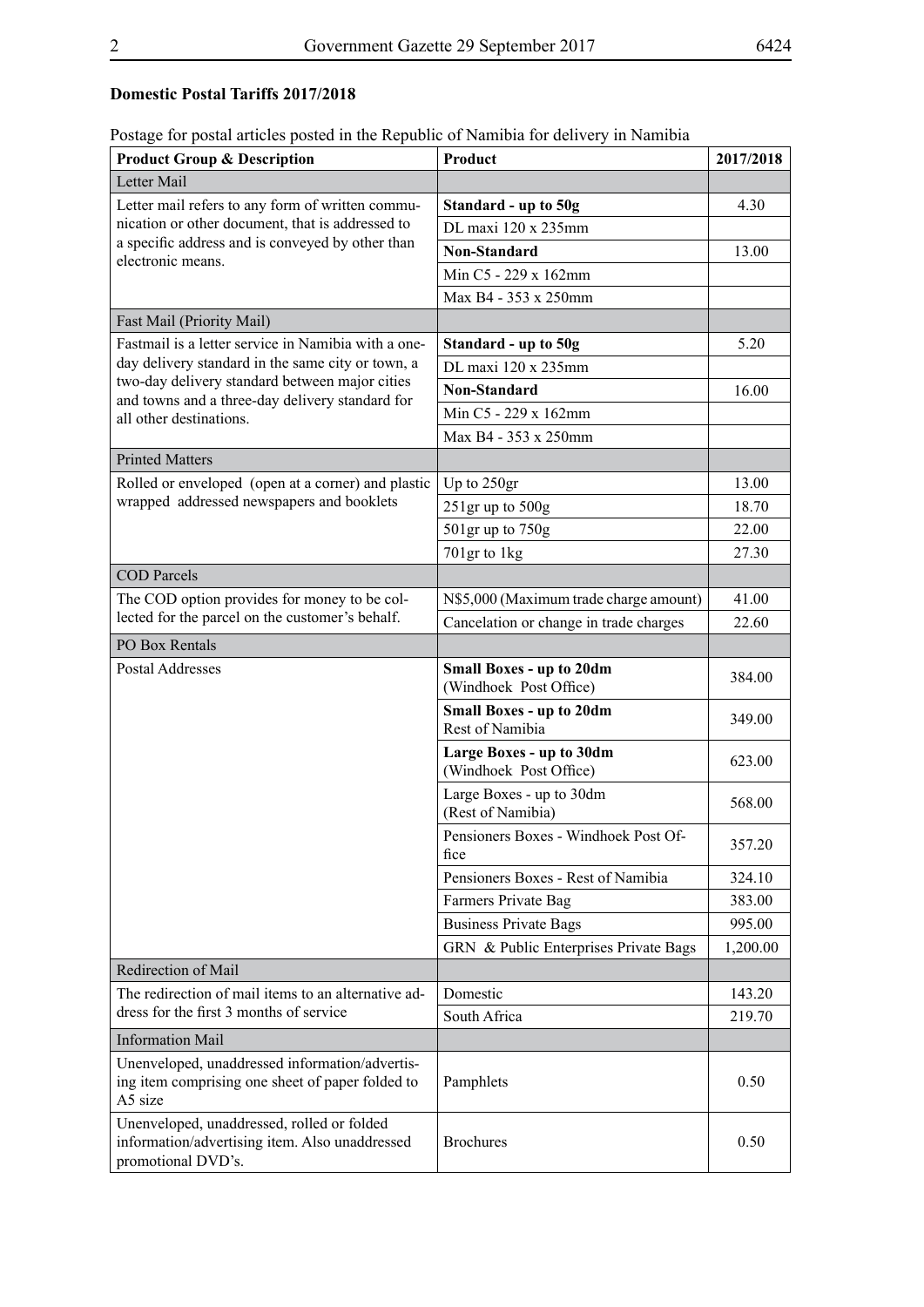| An unaddressed booklet.<br>May not be bigger than 120mm x235mm, may not<br>weigh more than 50g and may not be thicker than<br>5mm.     | Household Circulars                                | 0.50   |
|----------------------------------------------------------------------------------------------------------------------------------------|----------------------------------------------------|--------|
| Photocopy Charges                                                                                                                      |                                                    |        |
|                                                                                                                                        | A4 Loose Paper                                     | 2.10   |
| Fax, Scan & Email Rates                                                                                                                |                                                    |        |
|                                                                                                                                        | Domestic Per A4 page (Sending)                     | 10.30  |
|                                                                                                                                        | Domestic Per A4 page (Receiving)                   | 5.50   |
|                                                                                                                                        | Scan & Email Per A4 page                           | 8.00   |
| <b>International Fax Rates</b>                                                                                                         |                                                    |        |
|                                                                                                                                        | Domestic Per A4 page (Sending)                     | 23.20  |
|                                                                                                                                        | Domestic Per A4 page (Receiving)                   | 5.90   |
| <b>Value Added Services</b>                                                                                                            |                                                    |        |
| The Registered Letter can be used for letters that                                                                                     |                                                    |        |
| require a signature on delivery, contain something                                                                                     |                                                    | 30.10  |
| of value, or important documents which require                                                                                         | Registration                                       |        |
| tracking and tracing from acceptance to delivery.                                                                                      |                                                    |        |
| Registered item not handed in at counter (posted<br>out of course)                                                                     | <b>Compulsory Registration</b>                     | 61.00  |
| Proof of delivery for important documents                                                                                              | Certification                                      | 16.60  |
| Proof of posting a certified item                                                                                                      | Acknowledgement of posting a certified<br>Articles | 13.10  |
| Confirmation that a postal article was delivered                                                                                       | Advice of Delivery of Postal Article               | 13.10  |
| Safe keeping of valuables                                                                                                              | Safe keeping                                       | 344.60 |
| With the BRS, businesses can offer their customer<br>or prospective customers the incentive to reply<br>without having to pay postage. | <b>Business Reply Services</b>                     | 2.60   |
|                                                                                                                                        | <b>Enquiry Fees</b>                                | Free   |
| Business Mail Delivery: Monthly delivery and<br>pick upof mail items on behalf of clients.                                             |                                                    | 690.20 |
|                                                                                                                                        | <b>Custom Clearence Fee</b>                        | 51.70  |
| Acceptance of Postal Articles after Closing of<br>Mail                                                                                 |                                                    |        |
|                                                                                                                                        | Ordinary postal articles                           | 11.80  |
| Customer may request to include mail article after<br>official cut-off time                                                            | <b>Entered</b> articles                            | 17.60  |
| Customer may request a posted article to be re-<br>turned before it is despatched                                                      | Interception of Postal Article                     | 33.40  |
| Stationery                                                                                                                             |                                                    |        |
|                                                                                                                                        | <b>Registered Envelopes</b>                        | 4.90   |
|                                                                                                                                        | Padded Envelope (Small)                            | 5.40   |
|                                                                                                                                        | Padded Envelope (Medium)                           | 8.70   |
|                                                                                                                                        | Padded Envelope (Large)                            | 11.50  |
| Postage-included envelopes are available at all                                                                                        | Prepaid Envelopes                                  | 5.00   |
| Post Office outlets                                                                                                                    | Prepaid Window Envelope (Small)                    | 5.00   |
|                                                                                                                                        | Prepaid Window Envelope (Medium)                   | 5.00   |
|                                                                                                                                        | Prepaid Window Envelope (Large)                    | 15.80  |
|                                                                                                                                        | Fastmail Envelope DL                               | 10.00  |
|                                                                                                                                        | Fastmail Envelope A4                               | 24.90  |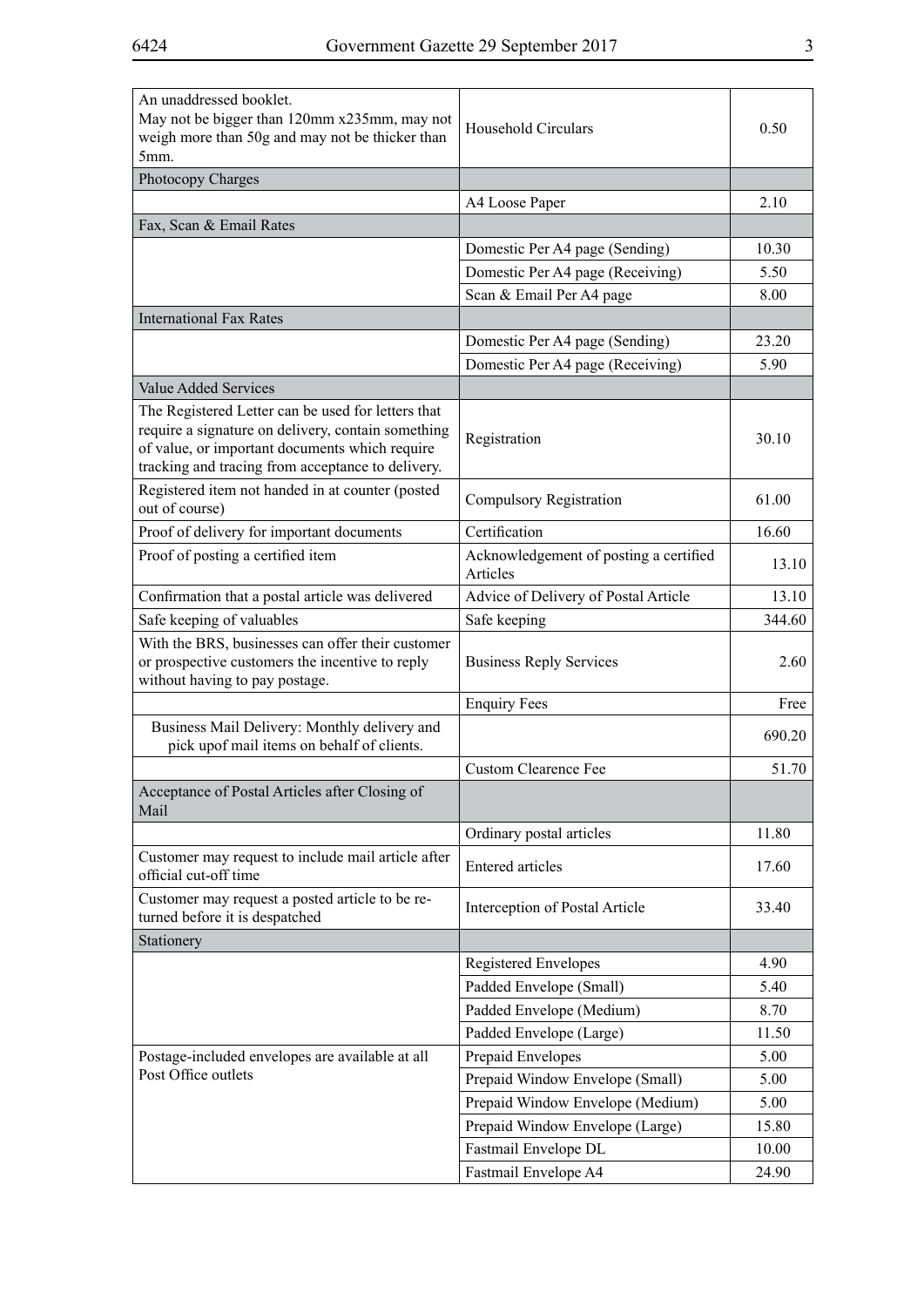| Vault Items (Accessories)                                                                      |                         |        |
|------------------------------------------------------------------------------------------------|-------------------------|--------|
|                                                                                                | Private Bags            | 592.00 |
|                                                                                                | Private Bags Lock       | 216.00 |
|                                                                                                | Private Bag Name Plates | 70.00  |
|                                                                                                | PO Box Lock & Key       | 115.00 |
| Postal Order Commission                                                                        |                         |        |
|                                                                                                | N\$1.00                 | 0.80   |
|                                                                                                | N\$2.00                 | 0.80   |
|                                                                                                | N\$4.00                 | 0.90   |
|                                                                                                | N\$5.00                 | 1.30   |
|                                                                                                | N\$10.00                | 2.90   |
|                                                                                                | N\$20.00                | 5.90   |
|                                                                                                | N\$50.00                | 14.60  |
|                                                                                                | N\$100.00               | 24.00  |
|                                                                                                | N\$200.00               | 47.90  |
| Money Order Commission                                                                         |                         |        |
| Namibia                                                                                        | N\$1-500                | 58.30  |
| A money order is a payment order for a pre-spec-                                               | N\$501-1000             | 98.20  |
| ified amount of money. Because it is required that                                             | N\$1001-1500            | 138.10 |
| the funds be prepaid for the amount shown on it.                                               | N\$1501-2000            | 178.00 |
| Money Order Commission                                                                         |                         |        |
| Lesotho, Swaziland, RSA, Botswana                                                              | N\$1-500                | 72.90  |
|                                                                                                | N\$501-1000             | 119.10 |
|                                                                                                | N\$1001-1500            | 165.20 |
|                                                                                                | N\$1501-2000            | 211.30 |
| Money Order Commission                                                                         |                         |        |
| Malawi, Mozambique, Zambia, Zimbabwe,                                                          | N\$1-500                | 234.20 |
| Kenya , Mauritius , Sri Lanka, Canada, Swit-                                                   | N\$501-1000             | 443.10 |
| zerland, St. Helena, India, Malaysia, Ireland,<br>Netherland, Italy, Germany, USA, Brazil, and | N\$1001-1500            | 649.00 |
| Singapore                                                                                      | N\$1501-2000            | 858.30 |

#### **Domestic Postal Tariffs 2017/2018 Parcels Tariffs:**

| <b>Tarrifs 2017/8</b> | Zone A        | Zone B             | Zone C        |
|-----------------------|---------------|--------------------|---------------|
|                       | $(0 - 250Km)$ | $(251 -$<br>700Km) | (Above 700Km) |
|                       |               |                    |               |
| Envelopes             | 41.00         | 55.40              | 74.80         |
| Parcels (up to)       |               |                    |               |
| $0-5$ kg              | 54.00         | 77.90              | 97.40         |
| 6 kg                  | 57.50         | 82.00              | 102.80        |
| 7 kg                  | 64.60         | 92.30              | 112.40        |
| $8$ kg                | 67.80         | 102.60             | 118.80        |
| 9 kg                  | 76.90         | 109.60             | 128.40        |
| $10 \text{ kg}$       | 79.00         | 118.00             | 138.10        |
| 11 kg                 | 86.20         | 123.10             | 143.40        |
| 12 kg                 | 89.30         | 128.20             | 148.80        |
| 13 kg                 | 94.40         | 133.30             | 154.10        |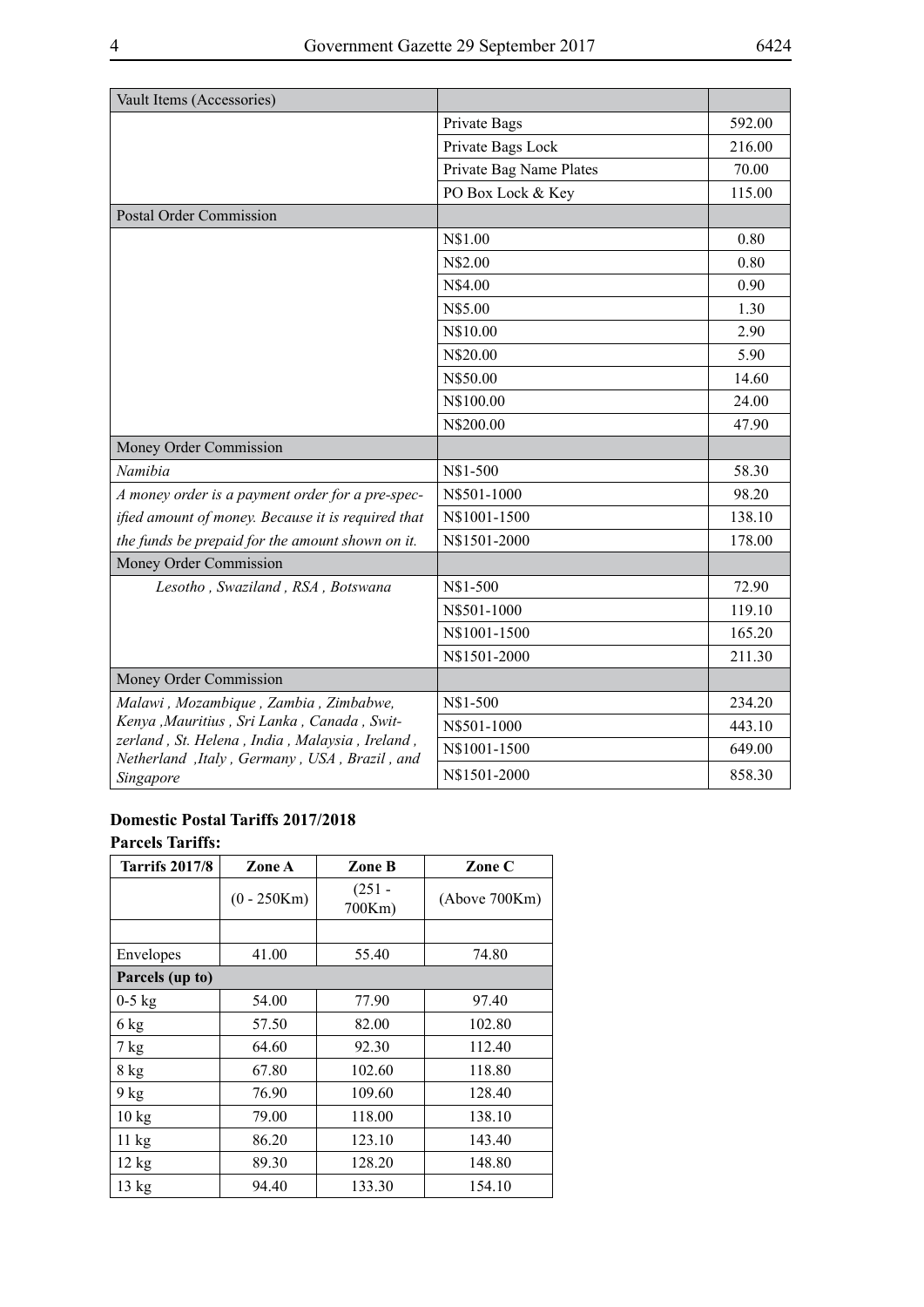| 14 kg            | 100.50 | 138.50 | 158.40 |
|------------------|--------|--------|--------|
| $15$ kg          | 104.70 | 148.80 | 174.50 |
| $16$ kg          | 107.60 | 153.80 | 179.80 |
| $17$ kg          | 112.80 | 158.90 | 184.10 |
| $18$ kg          | 118.00 | 169.20 | 189.40 |
| 19 <sub>kg</sub> | 123.10 | 174.50 | 194.80 |
| $20 \text{ kg}$  | 133.30 | 179.50 | 205.50 |
| Add / Kg         | 6.60   | 8.70   | 9.70   |

**Note : Insurance**

**1. Insurance to be 2% of value for items with value up to N\$ 5000 and 4% for items with value above N\$5000.00**

#### **International Postal Tariffs 2017/2018 Airmail Tariffs**

Rest of the world - day of posting plus 5 days

| Product                 | Category         | 2017/2018 |  |
|-------------------------|------------------|-----------|--|
| Letters per 10g         |                  |           |  |
| SADC except Madagascar  | Zone A           | 7.10      |  |
| Rest of Africa & Europe | Zone B           | 8.10      |  |
| Rest of the World       | Zone C           | 9.50      |  |
| Printed Matter per 10g  |                  |           |  |
|                         | Zone A           | 6.90      |  |
|                         | Zone B           | 8.60      |  |
|                         | Zone C           | 8.60      |  |
| Aerogram and Postcard   |                  |           |  |
|                         | Zone A           | 7.90      |  |
|                         | Zone B           | 7.90      |  |
|                         | Zone C           | 7.90      |  |
| Small Packages per 100g |                  |           |  |
|                         | Zone A           | 43.40     |  |
|                         | Zone B           | 48.80     |  |
|                         | Zone C           | 61.00     |  |
| Parcels                 |                  |           |  |
|                         | Zone A           |           |  |
| For the first           | 250 <sub>g</sub> | 255.50    |  |
| each additional         | 250g             | 31.90     |  |
|                         | Zone B           |           |  |
| For the first           | 250g             | 312.50    |  |
| each additional         | 250g             | 60.70     |  |
|                         | Zone C           |           |  |
| For the first           | 250g             | 398.30    |  |
| each additional         | 250g             | 140.30    |  |

#### **Sea Mail Tariffs**

| Product | Category    | 2017/2018                           |
|---------|-------------|-------------------------------------|
| Letters |             |                                     |
|         | Zone A      | Only Airmail to Zone A destinations |
|         | Zone B      |                                     |
|         | up to $50g$ | 13.50                               |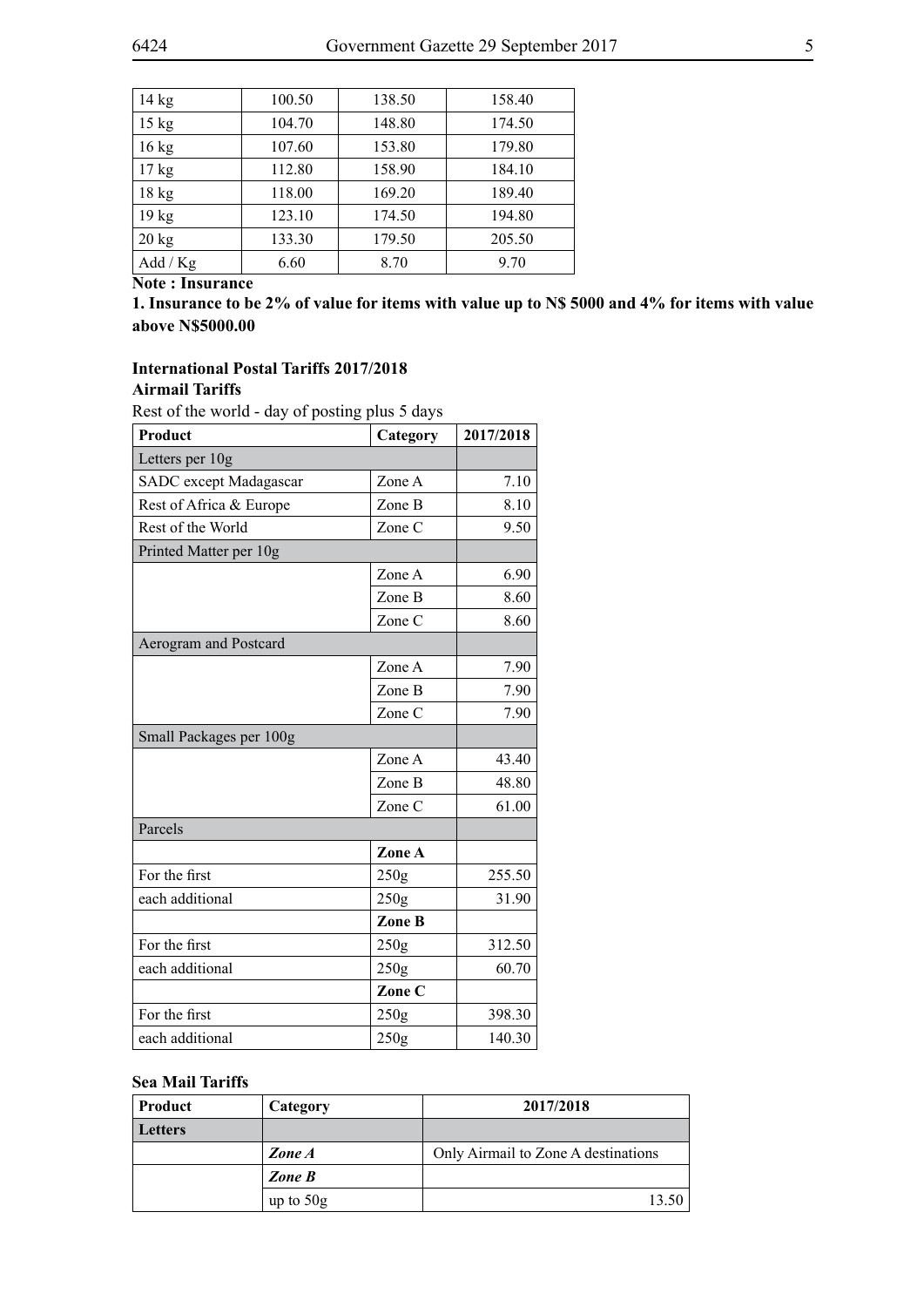|                       | up to 100g                                  | 21.10                               |
|-----------------------|---------------------------------------------|-------------------------------------|
|                       | up to 250g                                  | 29.50                               |
|                       | up to 500g                                  | 55.40                               |
|                       | up to 1000g                                 | 96.30                               |
|                       | Zone C                                      |                                     |
|                       | up to $50g$                                 | 14.50                               |
|                       | up to 100g                                  | 23.60                               |
|                       | up to 250g                                  | 32.70                               |
|                       | up to 500g                                  | 59.00                               |
|                       | up to 1000g                                 | 104.70                              |
| <b>Small Packages</b> |                                             |                                     |
|                       | Zone A                                      | Only Airmail to Zone A destinations |
|                       | Zone B                                      |                                     |
|                       | up to 100g                                  | 46.80                               |
|                       | up to 250g                                  | 116.60                              |
|                       | up to 500g                                  | 236.20                              |
|                       | up to 1000g                                 | 465.20                              |
|                       | Zone C                                      |                                     |
|                       | up to 100g                                  | 51.90                               |
|                       | up to 250g                                  | 129.40                              |
|                       |                                             | 259.00                              |
|                       | up to 500g                                  |                                     |
| <b>Printed Matter</b> | up to 1000g                                 | 517.90                              |
|                       | Zone A                                      |                                     |
|                       | Zone B                                      | Only Airmail to Zone A destinations |
|                       |                                             |                                     |
|                       |                                             |                                     |
|                       | up to $50g$                                 | 14.10                               |
|                       | up to 100g                                  | 17.50                               |
|                       | up to 250g                                  | 25.40                               |
|                       | up to 500g                                  | 57.00                               |
|                       | up to 1000g                                 | 92.70                               |
|                       | Zone C                                      |                                     |
|                       | up to 50g                                   | 15.50                               |
|                       | up to 100g                                  | 19.90                               |
|                       | up to 250g                                  | 46.20                               |
|                       | up to 500g                                  | 64.30                               |
|                       | up to 1000g                                 | 102.00                              |
| <b>Parcels</b>        |                                             |                                     |
|                       | Zone A                                      | Only Airmail to Zone A destinations |
|                       | Zone B                                      |                                     |
|                       | up to 1kg                                   | 368.20                              |
|                       | above 1kg up to 3kg                         | 478.50                              |
|                       | above 3kg up to 5kg                         | 574.70                              |
|                       | above 5kg up to 10kg                        | 766.30                              |
|                       | Zone C                                      |                                     |
|                       | up to 1kg                                   | 452.20                              |
|                       | above 1kg up to 3kg                         | 594.20                              |
|                       | above 3kg up to 5kg<br>above 5kg up to 10kg | 720.00<br>887.60                    |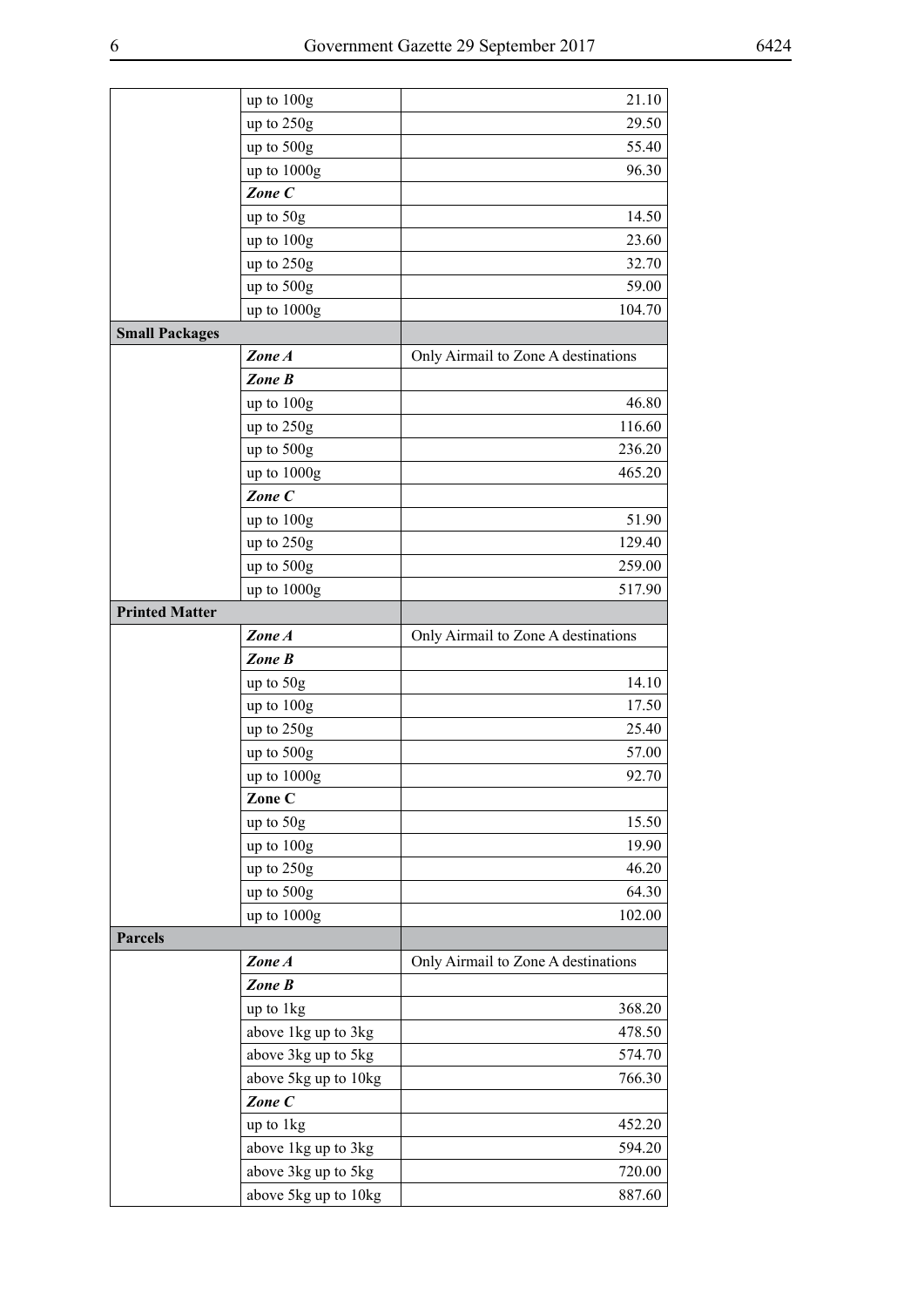## **EMS Tariffs: 2017/2018**

|                          |                  | 2017/2018               |                  |  |
|--------------------------|------------------|-------------------------|------------------|--|
| <b>ZONES</b>             | $\boldsymbol{A}$ | B                       | $\mathbf C$      |  |
|                          | <b>SADC</b>      | West Africa<br>& Europe | Rest of<br>World |  |
| <b>Documents</b>         |                  |                         |                  |  |
| $0.5$ Kg                 | 242              | 321                     | 336              |  |
| Merchandise<br>(Parcels) |                  |                         |                  |  |
| $0.5$ Kg                 | 328              | 386                     | 403              |  |
| 1 Kg                     | 349              | 443                     | 525              |  |
| 1.5 Kg                   | 369              | 481                     | 586              |  |
| $2$ Kg                   | 391              | 512                     | 630              |  |
| 2.5 Kg                   | 414              | 544                     | 671              |  |
| 3 Kg                     | 439              | 577                     | 711              |  |
| 3.5 Kg                   | 466              | 612                     | 754              |  |
| 4 Kg                     | 493              | 649                     | 799              |  |
| 4.5 Kg                   | 524              | 688                     | 847              |  |
| 5 Kg                     | 554              | 728                     | 898              |  |
| 5.5 Kg                   | 588              | 772                     | 952              |  |
| 6 Kg                     | 623              | 819                     | 1,008            |  |
| 6.5 Kg                   | 660              | 868                     | 1,069            |  |
| 7 Kg                     | 700              | 920                     | 1,134            |  |
| 7.5 Kg                   | 742              | 975                     | 1,202            |  |
| 8 Kg                     | 786              | 1,033                   | 1,274            |  |
| 8.5 Kg                   | 833              | 1,095                   | 1,350            |  |
| 9 Kg                     | 883              | 1,161                   | 1,431            |  |
| 9.5 Kg                   | 936              | 1,231                   | 1,517            |  |
| 10 Kg                    | 993              | 1,305                   | 1,607            |  |
| 11 Kg                    | 1,111            | 1,462                   | 1,801            |  |
| 12 Kg                    | 1,245            | 1,637                   | 2,016            |  |
| 13 Kg                    | 1,394            | 1,832                   | 2,258            |  |
| 14 Kg                    | 1,561            | 2,053                   | 2,529            |  |
| 15 Kg                    | 1,747            | 2,299                   | 2,833            |  |
| 16 Kg                    | 1,958            | 2,575                   | 3,174            |  |
| 17 Kg                    | 2,192            | 2,883                   | 3,554            |  |
| 18 Kg                    | 2,455            | 3,229                   | 3,980            |  |
| 19 Kg                    | 2,750            | 3,616                   | 4,457            |  |
| 20 Kg                    | 3,080            | 4,050                   | 4,993            |  |
| 21 Kg                    | 3,448            | 4,536                   | 5,592            |  |
| 22 Kg                    | 3,863            | 5,081                   | 6,263            |  |
| 23 Kg                    | 4,326            | 5,691                   | 7,014            |  |
| 24 Kg                    | 4,845            | 6,374                   | 7,856            |  |
| 25 Kg                    | 5,426            | 7,139                   | 8,799            |  |
| 26 Kg                    | 6,077            | 7,995                   | 9,854            |  |
| 27 Kg                    | 6,805            | 8,955                   | 11,036           |  |
| 28 Kg                    | 7,622            | 10,029                  | 12,360           |  |
| 29 Kg                    | 8,537            | 11,232                  | 13,844           |  |
| 30 Kg                    | 9,561            | 12,580                  | 15,505           |  |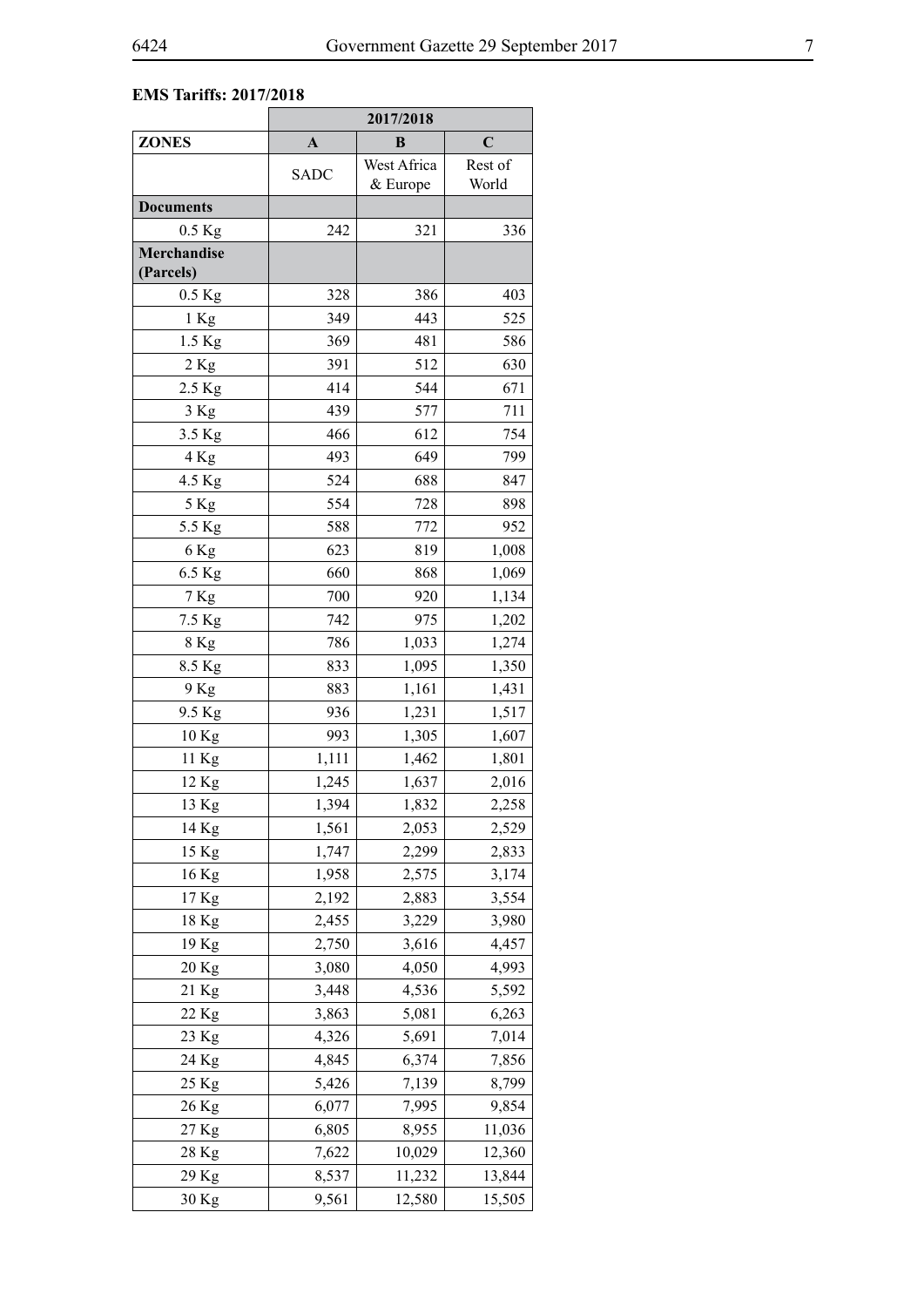### **ANNEXURE 1**

| <b>NSB FEES</b>                                                          |                                                                   |
|--------------------------------------------------------------------------|-------------------------------------------------------------------|
| <b>TRANSACTION FEE DESCRIPTION</b>                                       | 2017/2018                                                         |
| <b>CALLACCOUNT</b>                                                       |                                                                   |
| First N\$2000 cash deposit per month                                     | no charge                                                         |
| Cash Deposit fee ( > N\$2000)                                            | N\$1.40/100 excl VAT<br>no max                                    |
| Statement fee other than normal monthly                                  | 17.19                                                             |
| <b>SMART CARDS</b>                                                       |                                                                   |
| <b>CARD REGISTRATION AND ENROLLMENT FEES</b>                             |                                                                   |
| Enrolment & Issuing Fee - Settlement of info to SmartSwitch              | 0.00                                                              |
| <b>CARD REPLACEMENT</b>                                                  |                                                                   |
| Lost Card Admin Fee - Savings                                            | 65.75                                                             |
| <b>CLOSE ACCOUNTS - NAMPOST</b>                                          |                                                                   |
| All Card accounts                                                        | 0.00                                                              |
| <b>MANAGEMENT FEE (MONTHLY)</b>                                          | 6.90                                                              |
| <b>CASH DEPOSIT FEES</b>                                                 |                                                                   |
| <b>Individuals</b>                                                       |                                                                   |
| Cash deposit fee (N\$1- N\$1 000)                                        | free for individuals                                              |
| Cash deposit fee (N\$1001 and more)                                      | N\$1.20/100 max<br>N\$3 000 excl VAT                              |
| <b>Business accounts</b>                                                 |                                                                   |
| Cash deposit fee                                                         | N\$1.60/100 max<br>N\$5 000                                       |
| <b>CHEQUE DEPOSIT FEES</b>                                               |                                                                   |
| Normal cheque deposit                                                    | 6.90                                                              |
| Special Clearance Cheque Deposit                                         | 135.70                                                            |
| Salary cheque deposit                                                    | 6.90                                                              |
| <b>CASH WITHDRAWAL FEES</b>                                              |                                                                   |
| Cash withdrawal fee                                                      | 0.695% of amount with<br>a minimum of N\$6.95<br>and max of N\$60 |
| <b>CHEQUE WITHDRAWAL FEES</b>                                            |                                                                   |
| Counter Cheque issued instead of cash @ NamPost Branches - NamPost Cards | 138.00                                                            |
| <b>OTHER SERVICES</b>                                                    |                                                                   |
| Stoporders                                                               | 12.31                                                             |
| Debit orders                                                             | 12.31                                                             |
| <b>Funeral Policy</b>                                                    | 9.99                                                              |
| <b>FEES AT MERCHANTS</b>                                                 |                                                                   |
| Online Auto Loads at Merchant Stores<br>- NamPost Cards                  | 2.21                                                              |
| Cash Withdrawal Fee @ Merchant Stores - NamPost Cards                    | 0.695% of amount with<br>a minimum of N\$6.95<br>and max of N\$60 |
| Online Auto Loads at Post Offices                                        | 0.30                                                              |
| <b>CARD TO CARD MONEY TRANSFERS</b>                                      |                                                                   |
| Money Transfer Fee @ NamPost Branches-NamPost Cards                      | 5.00                                                              |
| Money Transfer Fee @ Merchants-NamPost Cards (online)                    | 5.00                                                              |
| <b>3RD PARTY ACCOUNT PAYMENTS</b>                                        |                                                                   |
| 3rd Party Account Payments @ NamPost Branches - NamPost Cards            | 6.95                                                              |